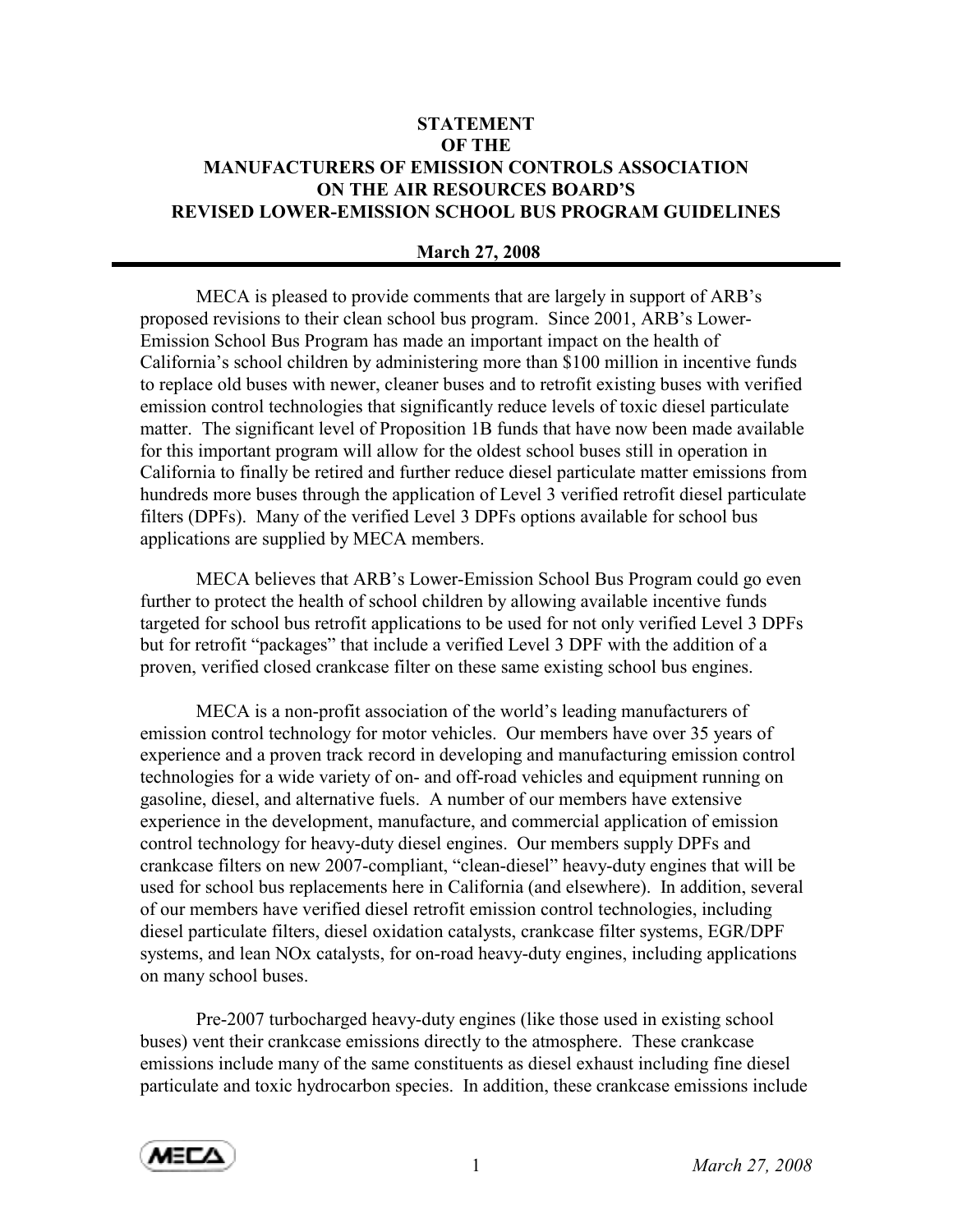finely atomized engine oil that includes hazardous and toxic heavy metals associated with lubricant additives. Several recent studies, including school bus emission studies conducted in the states of Washington, Illinois, Georgia, Michigan, and New Jersey, have shown that crankcase emissions can pose a significant exposure risk of diesel particulate and other toxic air contaminants to school children (see, for example, the Clean Air Task Force's January 2005 School Bus PM Study found here:

www.catf.us/publications/view/82; the recent New Jersey school bus test program found here: www.state.nj.us/dep/dsr/schoolbus/; and publications/presentations by Dr. L.-J. Sally Liu, Department of Environmental and Occupational Health Sciences, University of Washington, listed here: faculty.washington.edu/sliu/papers.html).

 In school buses equipped with 1991-2006 model year engines, crankcase PM emissions can be in the range of 5% to 25% of the total diesel PM emissions associated with the bus (exhaust + crankcase PM; percentage depends on engine model year, engine operating mode, and total mileage accumulated by the engine). Both EPA's and ARB's most current emission regulations for new heavy-duty diesel engines recognize the importance of both exhaust and crankcase emissions as a source of diesel PM. As a result of these regulations for new engines, 2007 and later heavy-duty engines are not only equipped with diesel particulate filters but also include crankcase controls to provide reductions of the complete PM emissions footprint of the diesel engine. Engine manufacturers are expected to use the same exhaust and crankcase emission control strategies to comply with EPA's and ARB's Tier 4 off-road diesel PM regulations. That means the 2007 replacement school buses funded through California's Lower-Emission School Bus Program provide the best available technology package to reduce total diesel PM levels, while, on the retrofit side, ARB only provides incentive funds for verified filters and leaves the open crankcase emissions as a continuing health risk for school children.

 ARB's current diesel risk reduction efforts have focused on reducing PM exposure risk associated with tailpipe exhaust and neglected the health exposure risks associated with direct-to-the atmosphere ventilated engine crankcases. Clean school bus programs in other states, such as Pennsylvania (specifically, Pittsburgh, see www.dieselretrofitrebate.org) and New Jersey, have already recognized the benefits of retrofitting their school buses with a complete package that includes both a DPF and a crankcase filter. MECA believes that California's school children also deserve the "cleanest ride" available on their school buses by including verified, crankcase filters as part of a total retrofit package. The relatively low cost of a crankcase filter (\$700-\$900 installed), coupled with easy crankcase filter change-outs that coincide with engine oil change intervals, make this add-on to a complete DPF retrofit package very cost-effective and only marginally more expensive than the DPF-only retrofit.

 Three MECA members have already verified crankcase filter + DOC retrofit combinations through either the ARB or EPA verification protocols. Each of these verified crankcase filters make use of "closed loop" filtration that captures all crankcase emissions. Since the operation of the crankcase filter is independent of the retrofit device